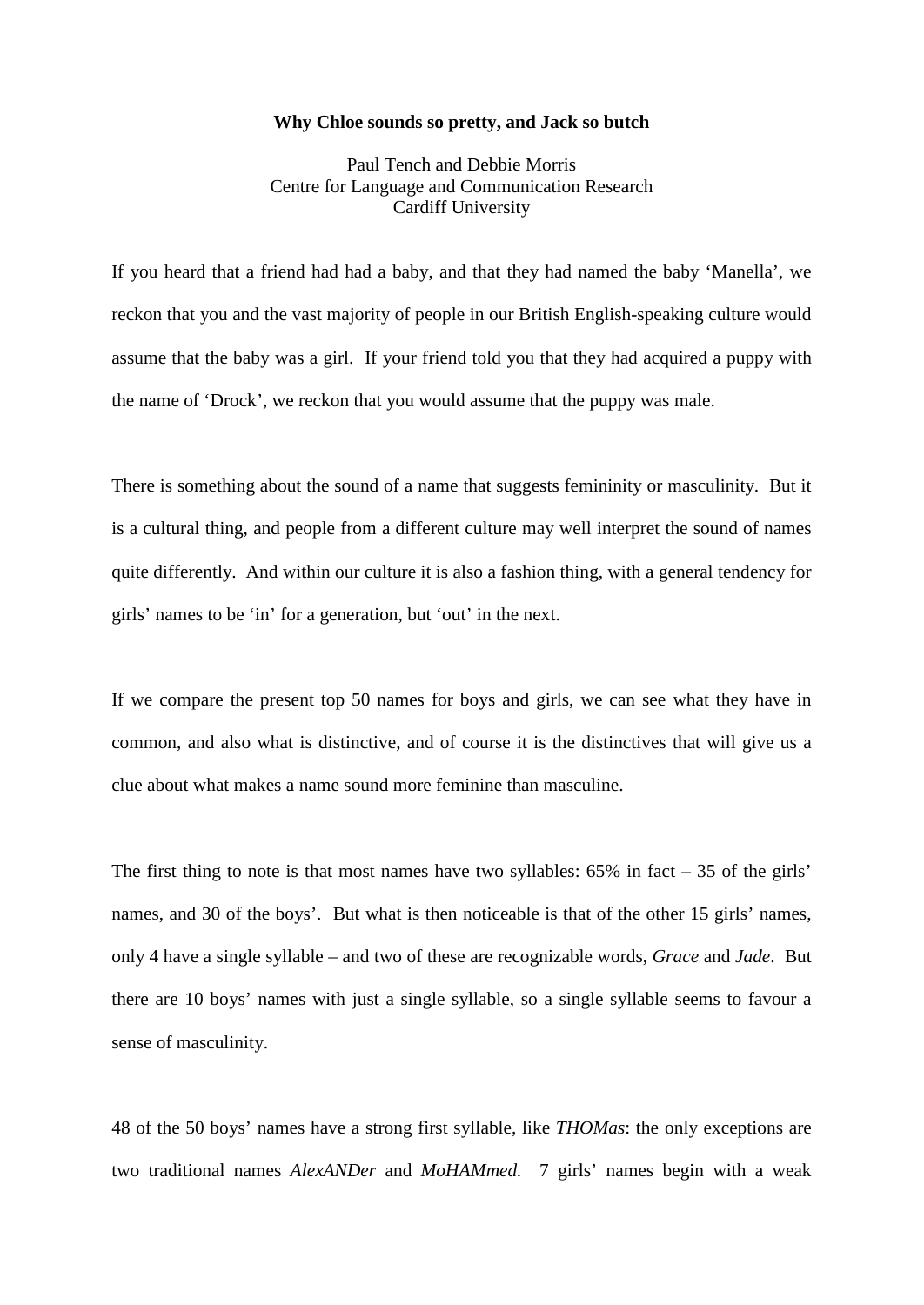syllable, like *ReBECCA* and *NaTASHA,* so there is just a hint there too of a sense of femininity.

But much more noticeable is the ratio of consonants and vowels. There is a rough average of 3 consonants per boy's name, but only 2 per girl's name. And there are more vowels in the girls' names than in the boys' names.

Of course, we have to be careful here that we are talking about spoken consonants and vowels, not spelling. There are three spoken consonants, for instance, in *Thomas* (t, m, s) and only two in *Chloe* (c, l); the h's in both cases don't 'count' in speech. And there is only one vowel pronounced in *James* and only two in *Sophie*; the e's in both cases are silent.

It is also noticeable where the consonants and vowels occur. Only 7 of the 50 boys' names begin with a vowel and they include several traditional names like *Oliver, Alex(ander), Adam* and *Aaron*; and only 12 boys' names end in a vowel sound, like *Joshua, Jamie, Charlie* and *Bradley*, and linguists point out that the r at the end of names like *Oliver, Alexander* and *Connor* is not actually pronounced by most people in UK – otherwise there would only be 7.

But girls have vowels everywhere. 16 of their names begin with a vowel, and – this is perhaps the most distinctive factor – 35 (ie 70%!) end with a vowel.

And does it matter what vowels they are? Oh yes! 38% of girls' names have the sounds 'ee', i and e in their strongest syllable (Mia, Olivia, Emily) whereas only 18% of the boys' names. They both like a and 'ay' (Hannah, Amy, and Jack and Jamie), and all the other vowels are much less common.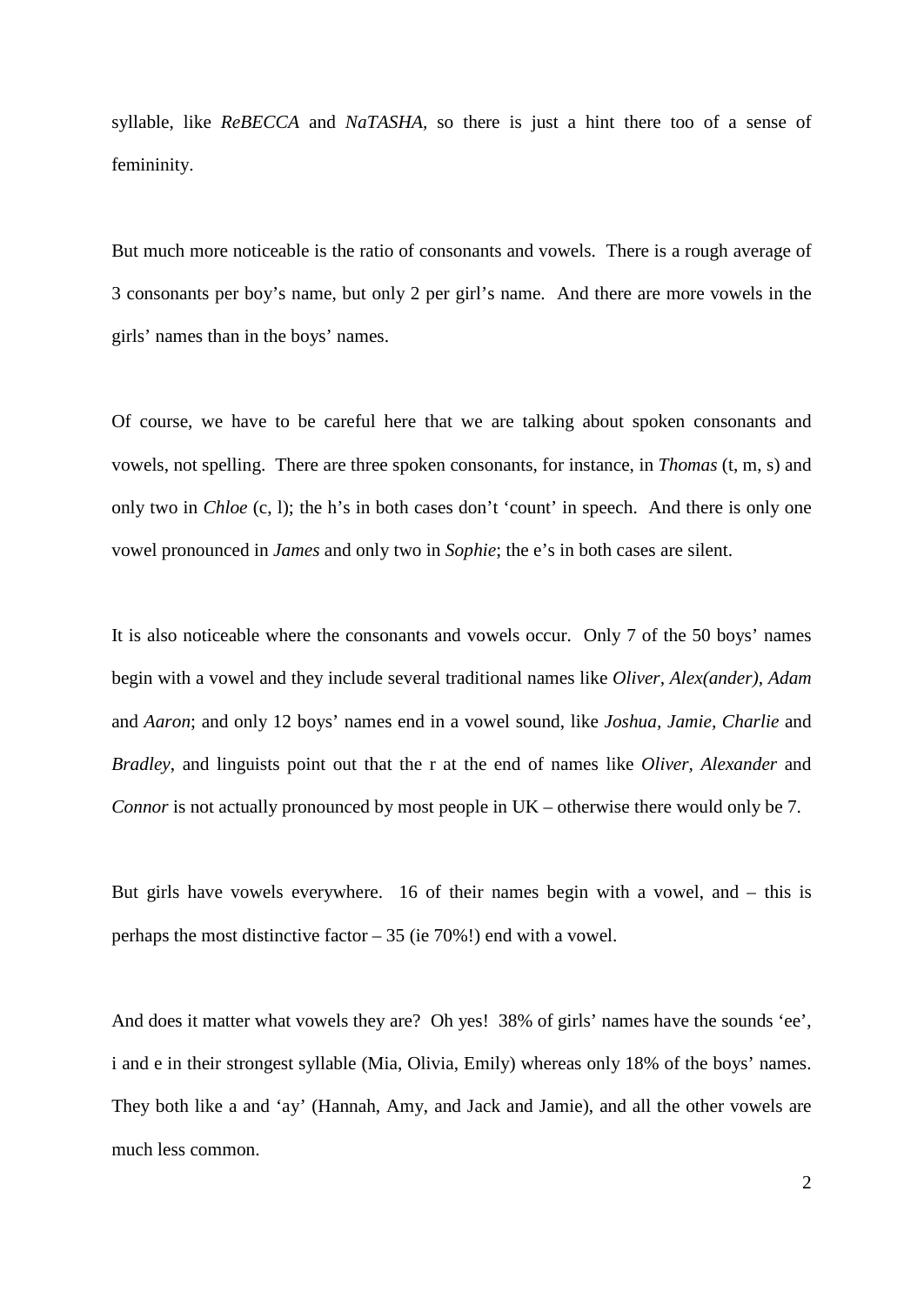As for consonants, all these  $-1$ , m, n, r, 'c' – feature in both boys' and girls' names, but boys have many more d's (Daniel, David, Adam, Dylan, Bradley and Brandon) and j's (Joshua, James, Joseph, George, Jake, Jordan, Jamie, Jacob, Joe, Benjamin) than the girls do. And only boys' names in the top 50 have w (William, Lewis, Owen, Edward).

So boys' names tend to be shorter, with a strong syllable at the beginning and have plenty of consonants at the beginning and end, especially d, j and w.

And girls' names

- tend to be longer
- often have a weak syllable at the beginning
- have a high ratio of vowels
- especially 'ee', i and e

## and tend to

- end in a vowel
- end in a weak syllable

## Now why?

There has been a strong tendency in our linguistic culture – lasting well over 1,000 years – to associate small dainty and bright things with the vowels 'ee' and i. Think of *chicks* and *snippets, slim* and *nimble*, *glint* and *bleep*; and even new words like *chic* and *niche*. This is by no means an invariable rule as words like *big* and *thick* show, but there has nevertheless been a strong, long-lasting association between these vowels and smallness. (Compare *tick*  with *tock*, and *flip* with *flop*, and *jingle* with *jangle*.)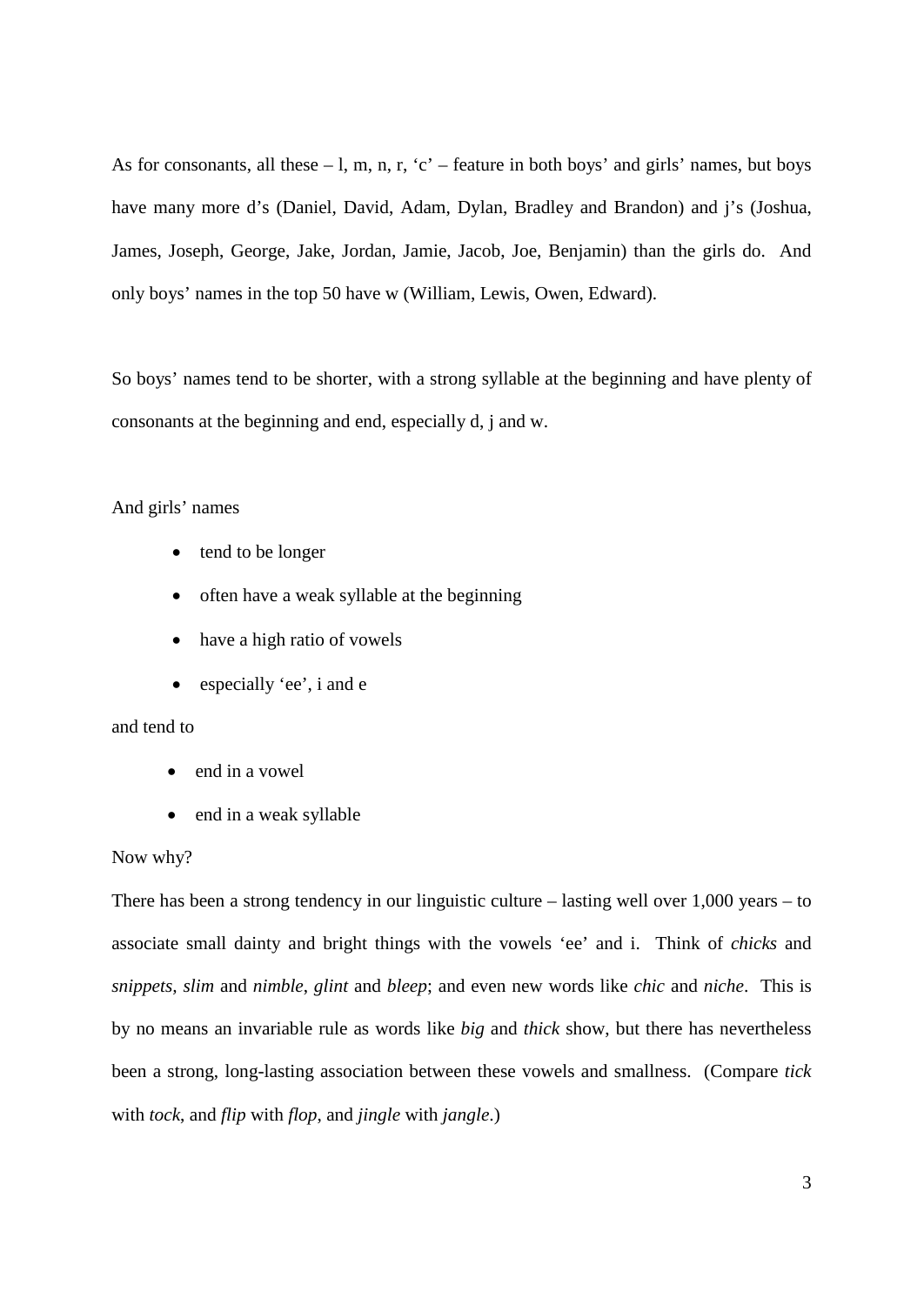There has also been a long-standing tradition – again in our linguistic culture – of adding a weak syllable with y (or ie) to make something sound smaller, cuter, more friendly, more homely. Think of *piggy, pussy* and *horsey*; presents become '*prezzies*'; a nice helpful person is a '*sweetie*'. Bob is a man, Bobby is more likely to be a boy, and Bobbie might even be a girl.

Vowels themselves are gentler sounds to produce than most consonants. Consonants tend to interrupt or interfere with breath passing through the mouth; make a p, or a s, or a j to feel this. And then compare them with the smooth, longer, production of any vowel; try 'oo', a, and 'aye'. Some consonants share some of these long, smooth vowel-like qualities, like l, m, n, r and that is probably why these four consonants appear most often in names – they sound rather gentle and comforting.

When you add up these cultural and phonetic observations, they support the general impression of girls' names being prettier, daintier and cuter than the short 'butch' boys' names.

It just so happens that those feminine features tie in with British people's notions of what words sound the most beautiful. Professor David Crystal examined a few popular lists of what people thought were the most beautiful words in the language, words like *melody, velvet, tranquil, lullaby, mellow, murmur, mellifluous* and *gossamer*. In a recent BBC Radio 4 Today survey, *serendipity* was voted the nation's favourite word. There can be no doubt that semantics plays a major role in these impressionistic evaluations – all these words have some kind of positive, even soothing, quality in their meaning – but also the sounds of the word were felt to make a positive contribution to this sense of loveliness too.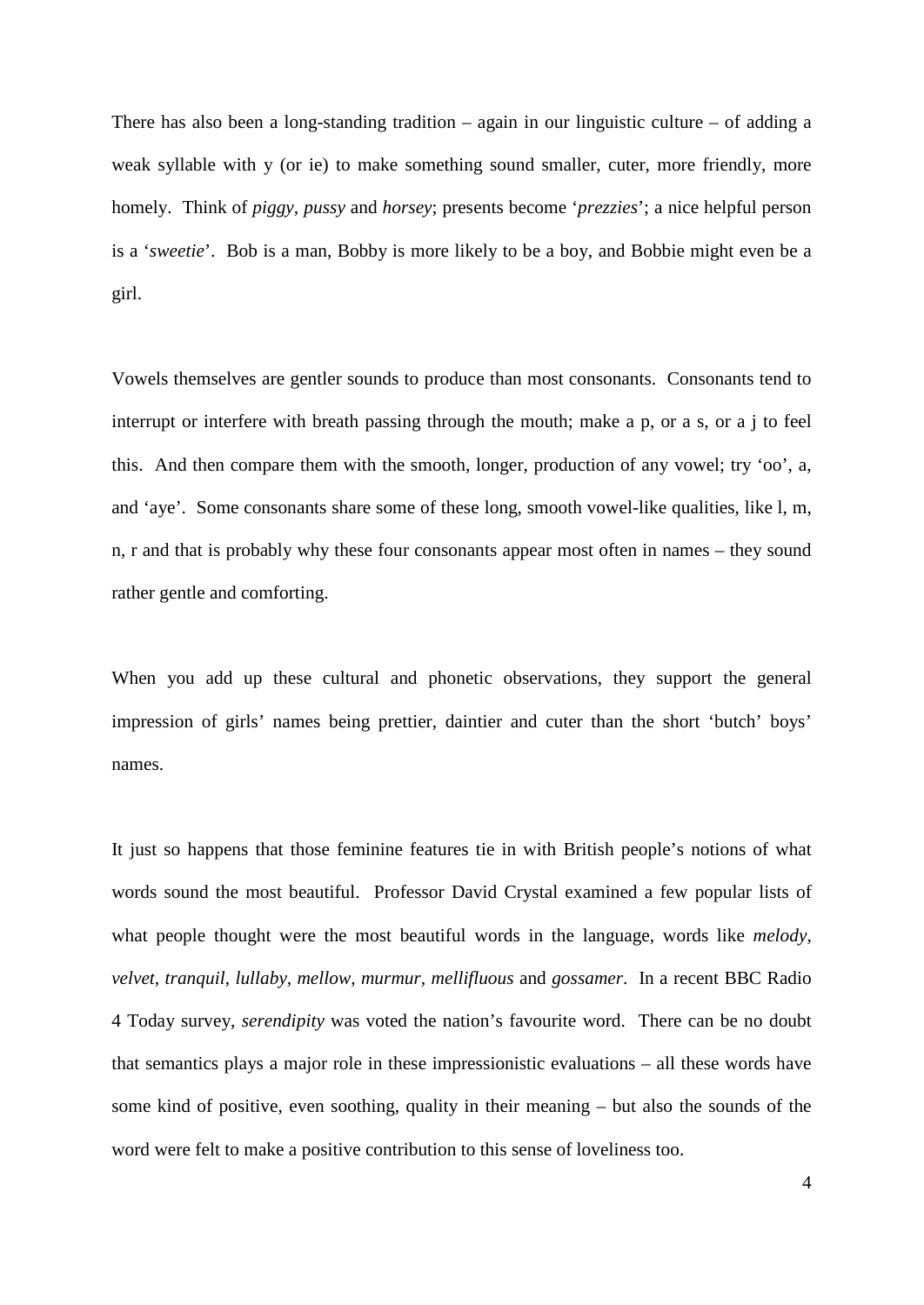The sound elements of these words, known as the study of phonaesthetics, are very similar to girls' names: if you want to produce a beautiful word, it must

- have at least two syllables best to have three or more
- have a strong first syllable, but not absolutely necessary, it could have a weak syllable first
- have a relatively high vowel to consonant ratio
- have vowels like 'ee', i, e, a and 'ay'
- have consonants like  $l, m, n, r, k$

So girls' names actually sound more beautiful to us. And boys' names? Who wants a boy with a beautiful name? Much better to have a strong name – one syllable, two at the most, strong at the beginning and plenty of consonants that are tough on the passage of breath in the mouth.

A writer to The Guardian (Letters 17.5.2002) lamented the loss of 'simple, manly names' like Stan, Roy and Eric in our footballers' names and seemed to wince at the arrival of Peguy at Liverpool, and Lilian at Man United. He could have included Arsenal's Lauren and Ipswich's Venus. The writer, of course, was wrong in at least three ways; you shouldn't compare first names with family names; you shouldn't compare British names with foreign names – as we said at the beginning, this is a cultural thing; and thirdly, Roy, Stan and Eric have disappeared from the list of popular names anyway – Roy and Eric dropped out of the top 100 boys' names in the 1960s, Stan in the 1950s!

But it was a bit of fun to apply the girls' name features to present Premiership names and find pretty names like Vieira, Pires, Kanu, Edu, and Thierry (Henry) alongside Lauren for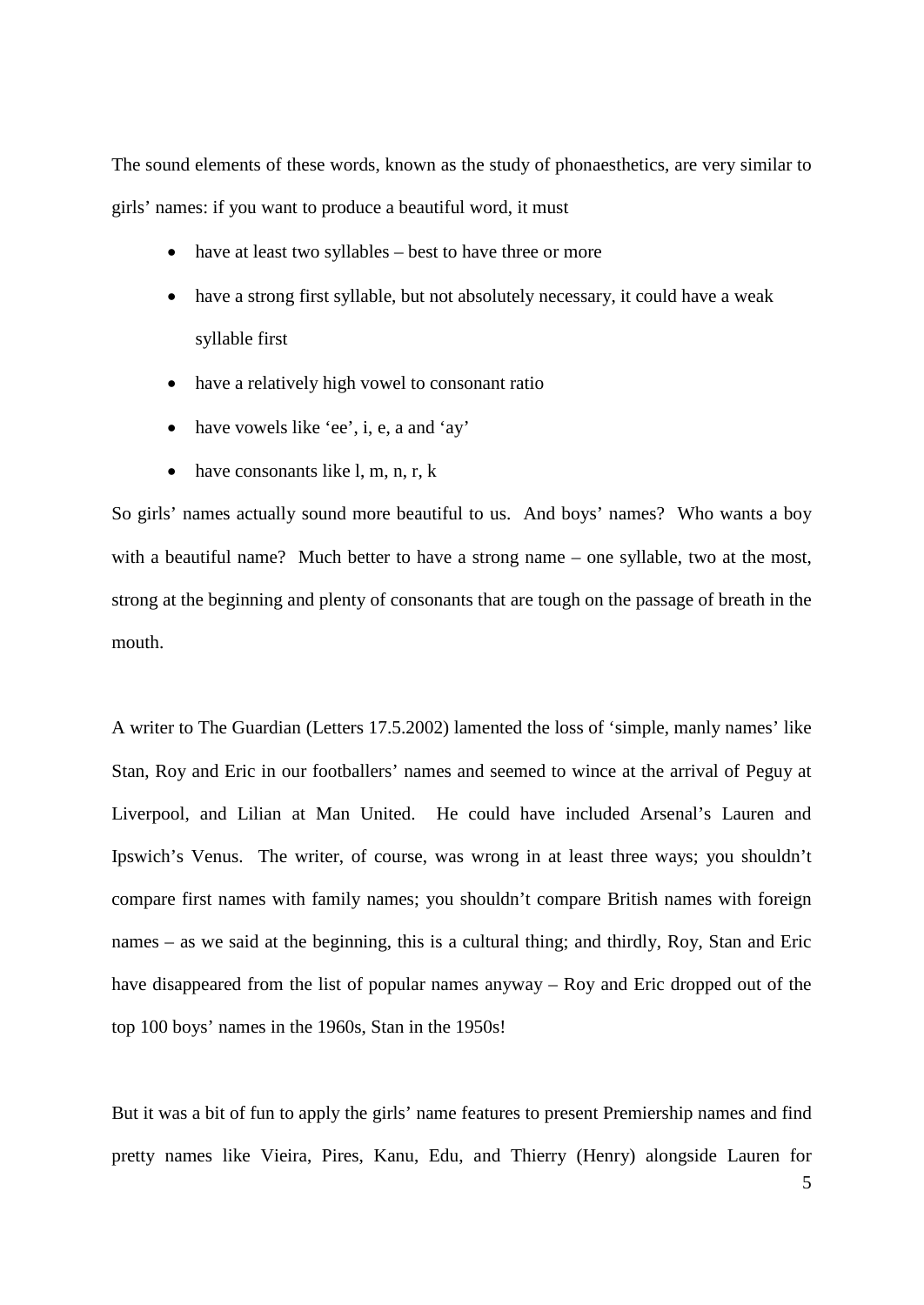Arsenal, and Anelka, Hyypia, Riise and Litmanen alongside Peguy for Liverpool – the two top teams in the country! Man Utd are going to need more than Lilian and May to keep up with them! (Another Guardian reader (Letters, 25.5.2002) suggested new recruits to the cleaning ladies XI: Eadie, Flo, May, Peguy, Lilian, Marian (Pahars) .....).

But there is a more serious angle to this. Thousands of pounds are spent on researching new names of products that will appeal to the public – and these names have got to sound good. The Brand Institute based in Miami has a couple of basic rules: go for two, or at most, three syllables, and no more than ten letters. They gave us Relenza and Lipitor, which conform to the 'phonaesthetic' table above (see What's got 10 letters, three syllables and costs up to £100,000, The Guardian, 11.1.2000). If you had flu, you are sure to prefer something called Relenza to take for it, than something like Grunk – even if you felt pretty 'grunky' yourself.

We wanted to test this general hypothesis of feminine sounding names further. We gathered together nearly two hundred names that had been made up for characters in video and computer games, science fiction, films and comics and we could see immediately that the vast majority of female characters had names that corresponded to the feminine pattern of sounds; and likewise, the male characters tended to have short, 'strong' names with plenty of consonants. Their creators knew what to do, but there were a few odd cases. (I expected Kimhari to be female, but he is a male in Final Fantasy!) One consistently different feature was the use of a common noun for a character; that tended to spoil the general pattern, just like Grace and Jade do in the list of girls' names.

But we wanted to test this further, to investigate how young people interpreted these names for gender – they are the target audience for all these entertainment games, after all. Debbie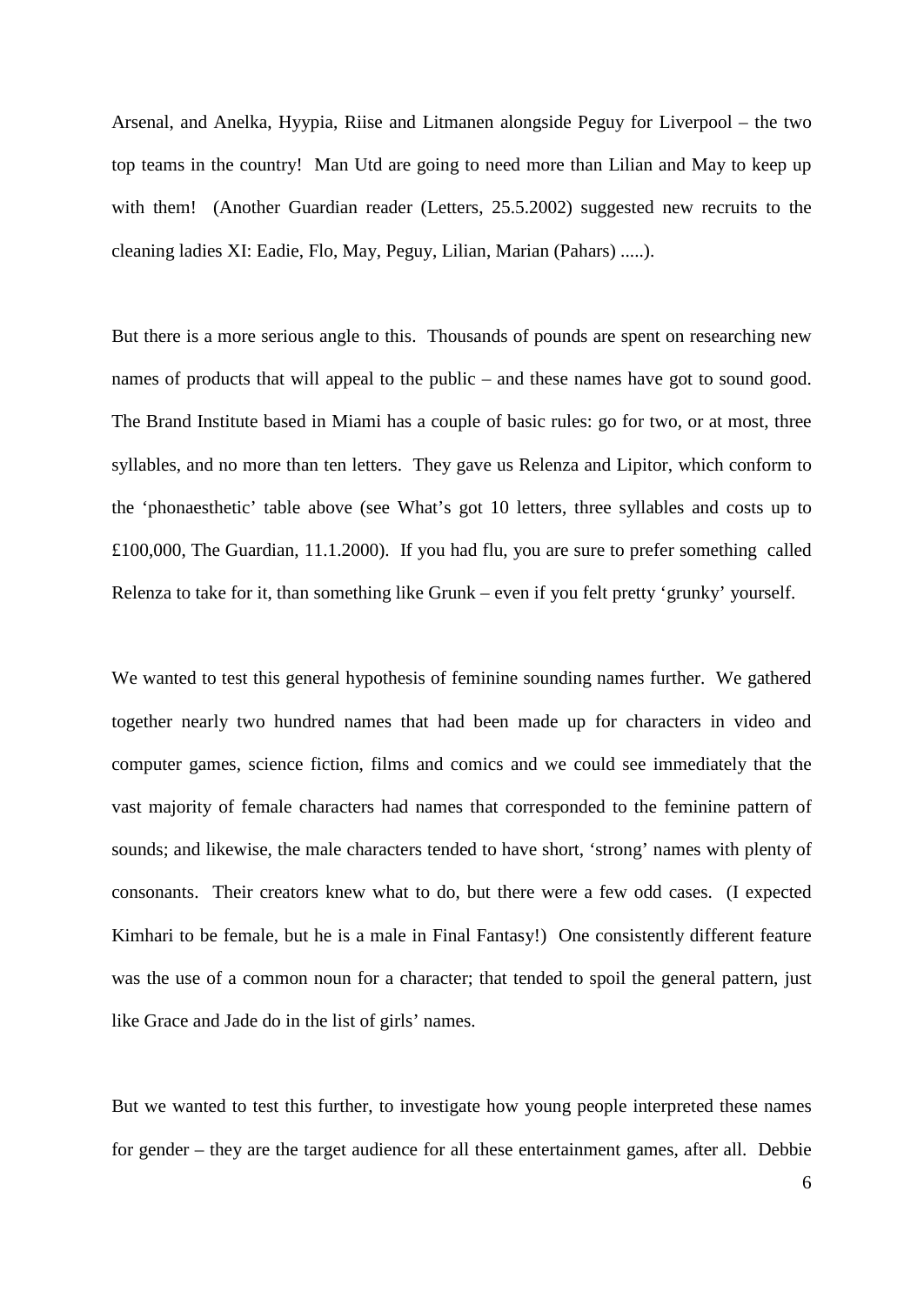selected 25 male and 25 female names for characters, mixed them up and asked 148 students to indicate whether they thought each of the 50 names was for a male or a female character. And they had very definite ideas; there were only 35 don't knows in the 7,400 response items.

Table 2 shows these responses arranged by proportions of femininity. There seem to be three discernible groups: 1-17 have more than a 2 to 1 majority in favour of femininity; a small group 18-25 where opinions are fairly evenly divided; and a large group 26-50 with a 2 to 1 majority in favour of masculinity.

In the top 17, there are 14 constructed names and three common nouns (*Jubilee, Glory* and *Cloud*). 12 of the 14 constructed names have three syllables or more; not one of them is a monosyllable. No less than 6 of them (43%) have the vowels 'ee', i and e; 13 of them end with a vowel, in a weak syllable. And there are very few of the more typical boyish consonants (d, j and w). *Jubilee* and *Glory* fit the general pattern too. *Cloud* is the odd one out. It was intended to represent a male character in Final Fantasy, but nearly 70% of the students interpreted it semantically. We suspect that for most people, the word *cloud*  conjures up white, light, fluffy entities scudding happily across a pleasant blue sky – a pretty image.

In the bottom 25, only 3 names had more than 3 syllables (*Raziel, Garentex* and *Adelbert*) – a staggering 88% had only one or two syllables. 92% began with a strong syllable, the 2 exceptions being *Zidane* and *Garentex*. There are very few cases of the vowels 'ee', i and e in constructed male names. 4 common nouns had the i vowel (*Link, Trick, Switch* and *Din*), leaving just 2 cases in constructed names (*Brin* and *Krit*). Consonants outnumber vowels by

7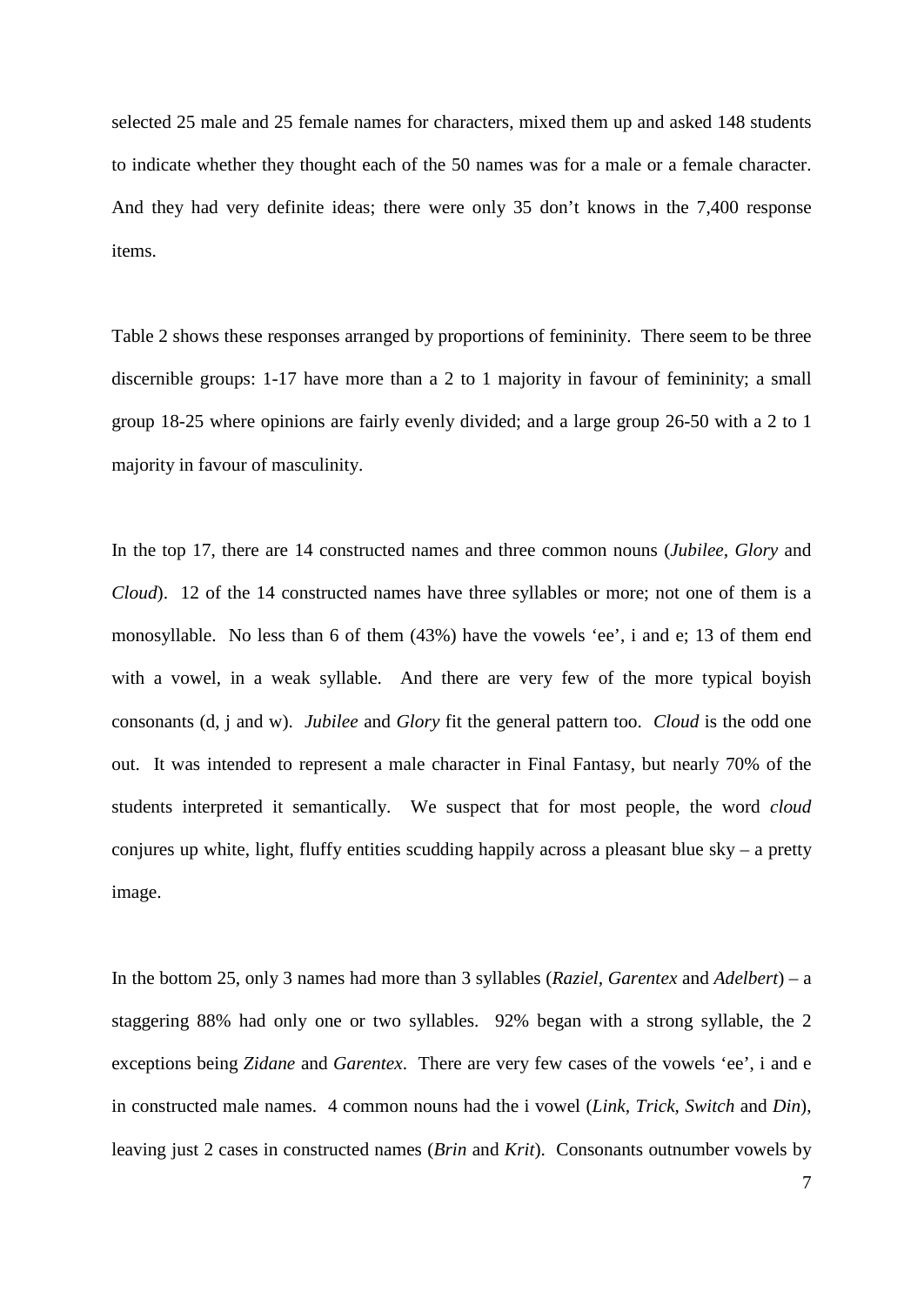nearly 2 to 1. 22 of the 25 names began with a consonant, 17 end with one – excluding the r which Americans would tend, of course, to pronounce – otherwise the figure would rise to 22 again.

And the middle section contains eight names which had features from both sides. *Aeris* and *Elian* obviously sounded pretty feminine as they were supposed to do; *Syl* is too short for a girl, but has got the i vowel. *Cyan* doesn't have a feminine-sounding vowel, but does have an equal proportion of vowels and consonants. *Taki* has a k which was a good deal more common with the top 50 boys' names than with the girls' names. *Storm* is the most ambiguous; intended for a female character in X-Men, but interpreted semantically by almost half as a male. (What boy wants a girl called *Storm*?). *Amarant* and *Venetri* are male characters, but the choice and number of vowels misled nearly half in their interpretations; maybe *Amarant* sounded too like *amorous* and *amaryllis* to be masculine enough.

The evidence is there in the actual choice, last year, of names for our children; in the rise and fall of name popularity; in the creation of names in our entertainment genres; in young people's interpretations of those names, and older people's impressions of foreign footballers' surnames, that we British English-speaking people have a strong collective consciousness of what sounds masculine and what sounds feminine.

It perhaps explains why *Christopher* and *Timothy* are losing their appeal, but *Tyler* and *Louis*  are gaining – shorter and without those feminine-sounding vowels. And why pretty names like *Mia, Erin* and *Millie* are gaining popularity, but *Susan* and *Ruth* are not. But fashions change; after all, *Susan* was the most popular throughout the 50s and 60s, followed closely by *Julie*. But that was when the 'oo's were in! And even though the 'ee's and i's and e's are in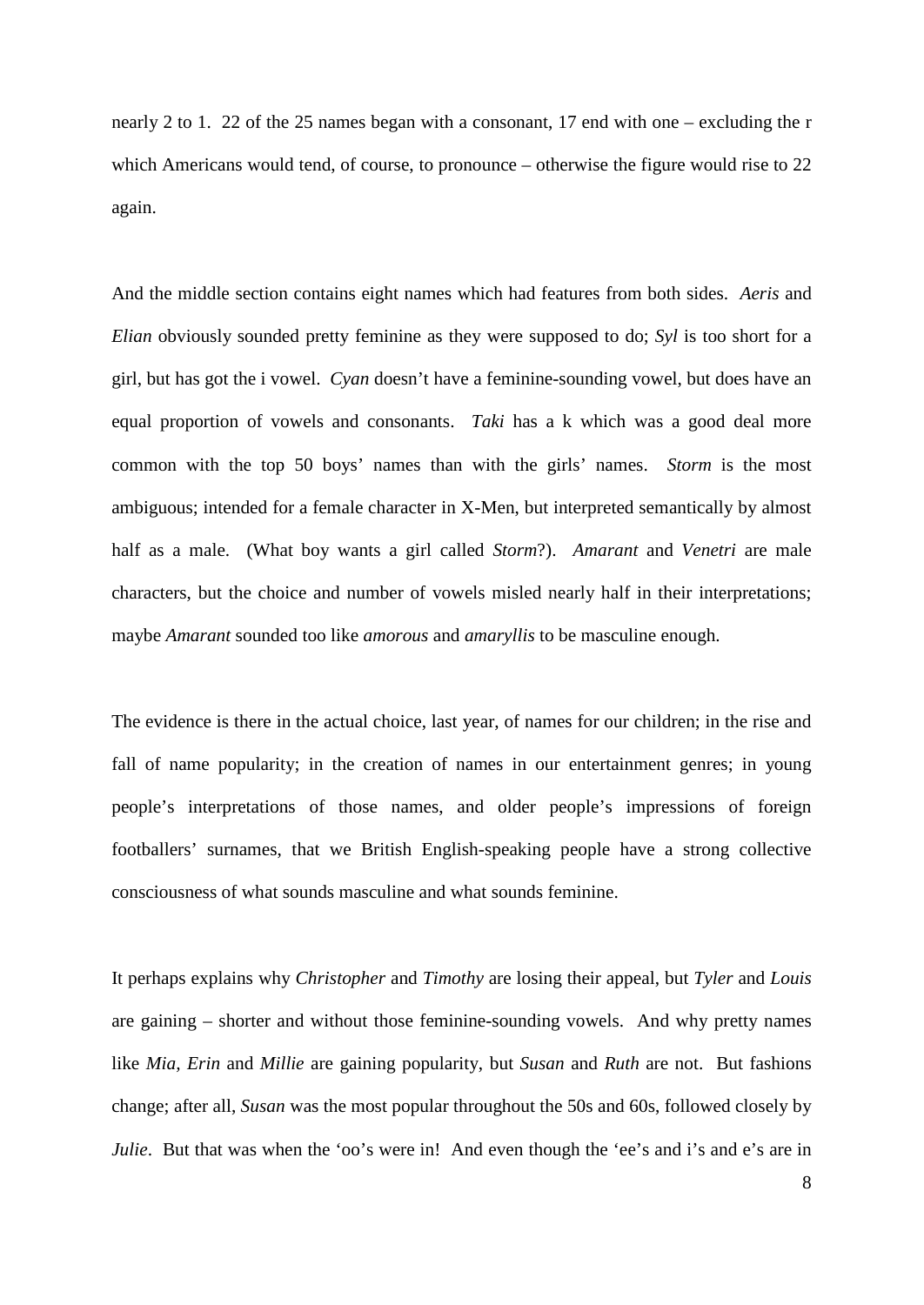now, *Rita, Vera, Belinda, Gillian* and *Beryl* are out. Yes, fashion can be hard for a couple of generations, but kind again later for great grandma's nostalgically classy names like *Charlotte, Lucy* and *Amy.*

Today's fashion also favours new American imports like *Lauren, Georgia, Courtney* and *Paige* for girls, and even for boys too: *Jake, Ethan, Jordan.* Celtic names are in favour too: *Caitlin, Erin* and *Niamh* (Neve for the Americans!) for girls, and *Callum, Ryan, Liam, Cameron, Connor,* and more, for the boys. Greek and Latin names for girls are in: *Chloe* and *Zoe; Jessica, Olivia* and *Amelia,* but they're on their way out for boys: *Alexander* is dropping (though *Alex* is holding its own); *Dominic, Jason, Anthony, Marcus, Gregory* are all gradually losing their appeal.

And it is girls' names that change with fashion rather than boys' names. Only one girl's name has remained consistently popular – in the top 50 – in 50 years, *Elizabeth*; but no less than 16 boys' names have remained in *their* top 50.

It seems when we come to choose names – quite apart from any specific family considerations – we tend to conform to prevailing fashions: classy names from Edwardian and Victorian days, modern American, traditional Celtic and exotic, classical Mediterranean names for girls; and traditional, stable, Biblical names, but also modern American and Celtic names for boys. But above all, they've got to *sound* right – and there appears to be a national British consciousness of what sounds pretty and what sounds butch.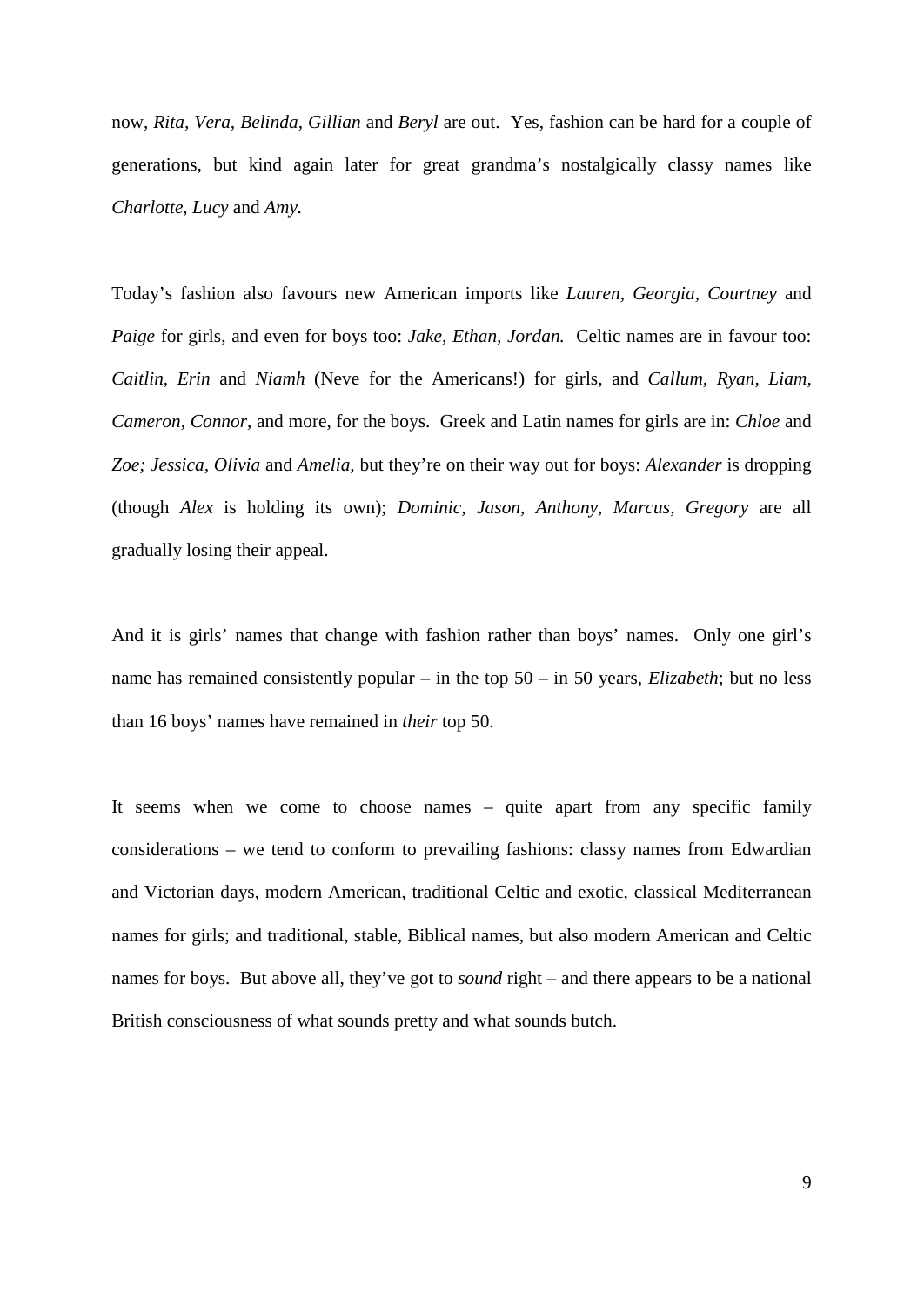|                | <b>Boys</b>    |                 | <b>Girls</b> |  |
|----------------|----------------|-----------------|--------------|--|
| $\mathbf{1}$   | <b>Jack</b>    | $\mathbf{1}$    | Chloe        |  |
| $\overline{c}$ | Thomas         | $\overline{c}$  | Emily        |  |
| 3              | Joshua         | $\frac{3}{4}$   | Megan        |  |
| $\overline{4}$ | <b>James</b>   |                 | Jessica      |  |
| 5              | Daniel         | 5               | Sophie       |  |
| $\overline{6}$ | Harry          | $\overline{6}$  | Lauren       |  |
| $\overline{7}$ | Samuel         | $\overline{7}$  | Charlotte    |  |
| 8              | Joseph         | $\overline{8}$  | Hannah       |  |
| $\overline{9}$ | Matthew        | 9               | Olivia       |  |
| 10             | Lewis          | 10              | Lucy         |  |
| 11             | Luke           | 11              | Ellie        |  |
| 12             | Oliver         | 12              | Amy          |  |
| 13             | William        | 13              | Katie        |  |
| 14             | Benjamin       | 14              | Georgia      |  |
| 15             | Callum         | 15              | Rebecca      |  |
| 16             | George         | 16              | Molly        |  |
| 17             | Adam           | 17              | Bethany      |  |
| 18             | Ryan           | 18              | Emma         |  |
| 19             | Jake           | 19              | Holly        |  |
| 20             | Alexander      | 20              | Ella         |  |
| 21             | Ethan          | $\overline{21}$ | Caitlin      |  |
| 22             | Liam           | 22              | Abigail      |  |
| 23             | Cameron        | 23              | Grace        |  |
| 24             | Connor         | 24              | Jade         |  |
| 25             | Jordan         | 25              | Mia          |  |
| 26             | Mohammed       | 26              | Shannon      |  |
| 27             | Jamie          | 27              | Eleanor      |  |
| $28\,$         | Dylan          | 28              | Alice        |  |
| 29             | Nathan         | 29              | Jasmine      |  |
| 30             | Jacob          | 30              | Courtney     |  |
| 31             | Ben            | 31              | Leah         |  |
| 32             | Charlie        | 32              | Amelia       |  |
| 33             | Michael        | 33              | Elizabeth    |  |
| 34             | Kieran         | 34              | Anna         |  |
| 35             | Max            | 35              | Amber        |  |
| 36             | <b>Bradley</b> | 36              | Lily         |  |
| 37             | <b>Brandon</b> | 37              | Laura        |  |
| 38             | Owen           | 38              | Sarah        |  |
| 39             | Louis          | 39              | Rachel       |  |
| 40             | Aaron          | 40              | Phoebe       |  |
| 41             | Tyler          | 41              | Erin         |  |
| 42             | Kyle           | 42              | Millie       |  |
| 43             | Reece          | 43              | Zoe          |  |
| 44             | Edward         | 44              | Abbie        |  |

**Table 1 Top 50 boys' and girls' names in England and Wales in 2001**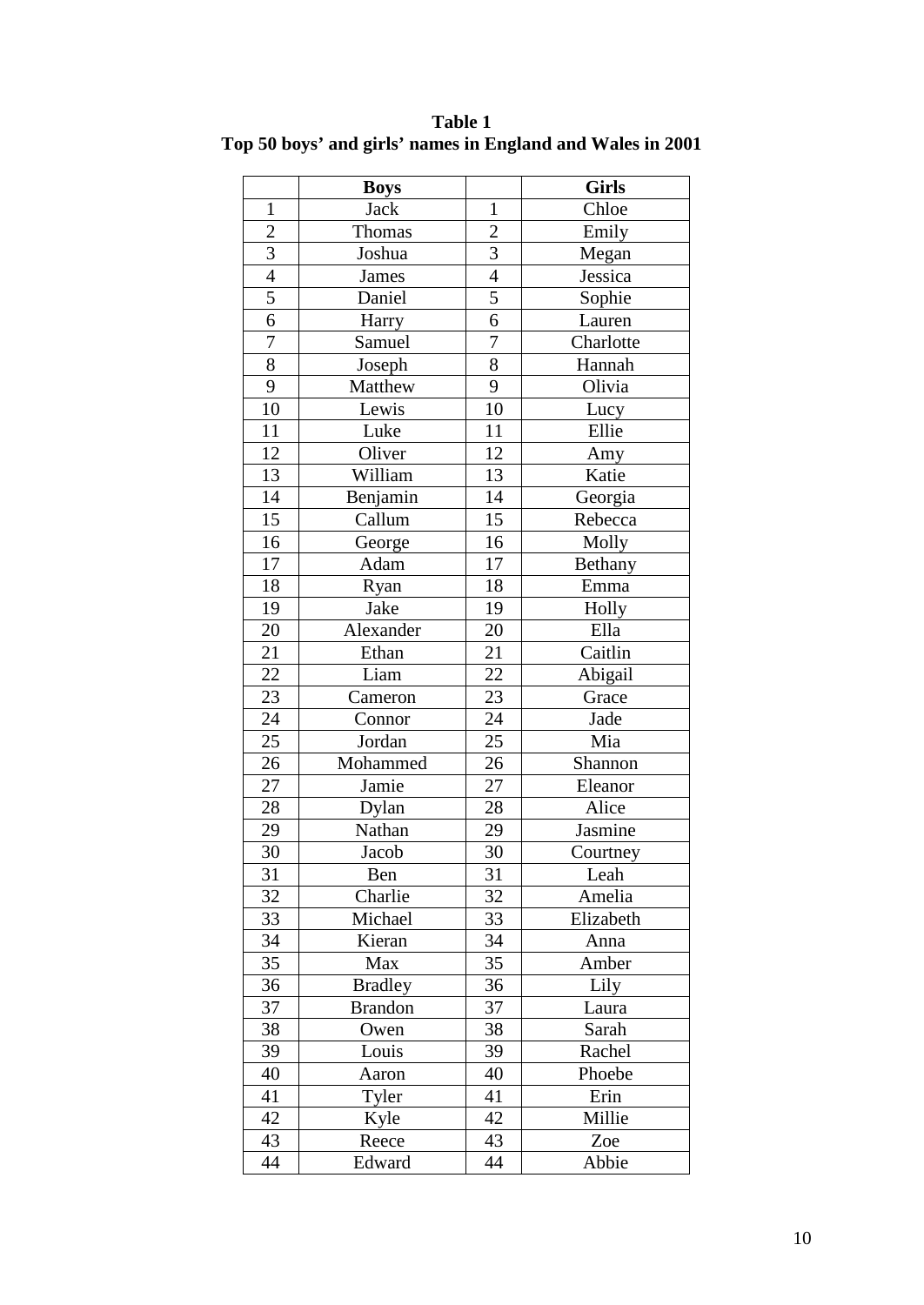| 45 | Alex        | 45 | Nicole    |
|----|-------------|----|-----------|
| 46 | David       | 46 | Paige     |
| 47 | Robert      | 47 | Niamh     |
| 48 | Harrison    | 48 | Daisy     |
| 49 | Christopher | 49 | Natasha   |
| 50 | Joe         | 50 | Alexandra |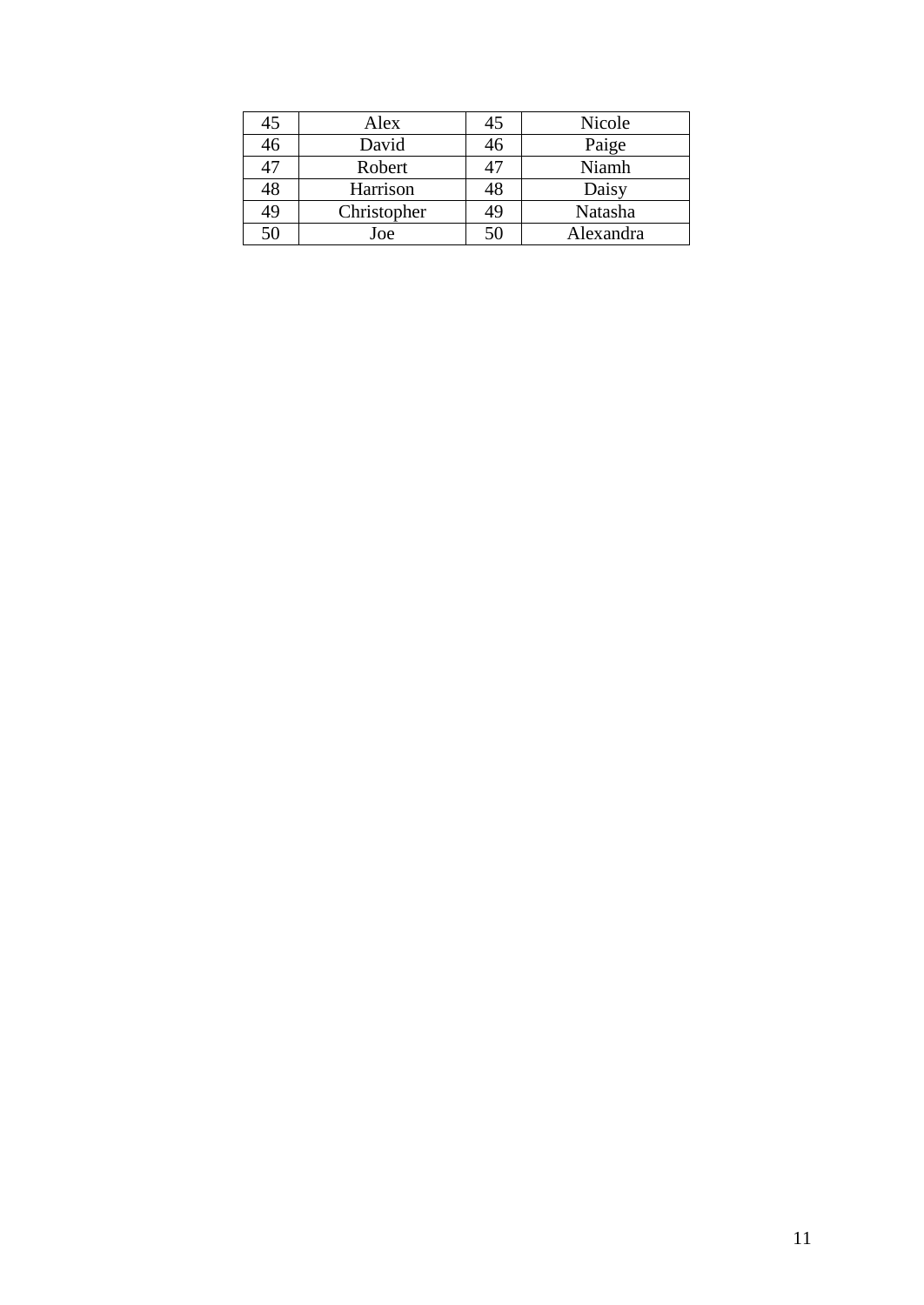| Female<br>Male<br>Gender<br>Saphia<br>148<br>$\boldsymbol{F}$<br>Andromeda<br>$\mathbf{1}$<br>$\boldsymbol{0}$<br>$\boldsymbol{0}$<br>$\overline{2}$<br>$\overline{0}$<br>Sophitia<br>148<br>$\boldsymbol{0}$<br>$\boldsymbol{F}$<br>Soul Blade<br>3<br>Alixia<br>144<br>$\overline{4}$<br>$\overline{0}$<br>${\bf F}$<br><b>Star Trek Voyager</b><br>144<br>$\overline{F}$<br>Anaesthesia<br>$\overline{4}$<br>$\overline{0}$<br>$\overline{4}$<br>Neverwhere<br>$\overline{5}$<br>5<br>$\boldsymbol{0}$<br>$\mathbf F$<br>Tiama<br>143<br>Andromeda<br>6<br>Tifa<br>$\mathbf{1}$<br>$\mathbf F$<br>6<br>141<br><b>Final Fantasy</b><br>$\overline{7}$<br>8<br>$\overline{0}$<br>$\mathbf F$<br>Lillias<br>140<br><b>Star Trek Voyager</b><br>8<br>$\mathbf{F}$<br>139<br>9<br>$\boldsymbol{0}$<br><b>Final Fantasy</b><br>Edea<br>$\overline{F}$<br>9<br>138<br>9<br>$\mathbf{1}$<br><b>Star Trek Voyager</b><br>Denara<br>Jubilee<br>$\boldsymbol{0}$<br>${\bf F}$<br>138<br>10<br>X-Men<br>10<br>134<br>14<br>$\overline{0}$<br>${\bf F}$<br><b>Buffy</b><br>11<br>Anyanka<br>12<br>128<br>$\overline{0}$<br>$\mathbf{F}$<br>Olma<br>20<br>Andromeda<br>13<br>$\overline{2}$<br>$\mathbf{F}$<br>124<br>22<br><b>Buffy</b><br>Glory<br>Kimhari<br>33<br><b>Final Fantasy</b><br>14<br>115<br>$\boldsymbol{0}$<br>M<br>15<br>$\boldsymbol{0}$<br>Rinoa<br>111<br>37<br>${\bf F}$<br><b>Final Fantasy</b><br>41<br>1<br>Ursari<br>106<br>M<br>Andromeda<br>16<br>42<br>17<br>105<br>$\mathbf{1}$<br>Cloud<br>M<br><b>Final Fantasy</b><br>$\overline{3}$<br>50<br>$\mathbf F$<br>18<br>95<br>Aeris<br><b>Final Fantasy</b><br>$\mathbf{1}$<br>55<br>$\mathbf{F}$<br>19<br>Elian<br>92<br><b>Star Trek Voyager</b><br>87<br>$\mathbf{1}$<br>60<br>$\mathbf F$<br>20<br>Syl<br>Dark Angel<br>$\overline{2}$<br>21<br>80<br>66<br>M<br>Final Fantasy<br>Cyan<br>22<br>77<br>$\overline{2}$<br>Taki<br>$\mathbf F$<br>69<br>Soul Blade<br>$\mathbf{1}$<br>$\overline{F}$<br>23<br>76<br>71<br>X-men<br>Storm<br>3<br>76<br>24<br>69<br>M<br><b>Final Fantasy</b><br>Amarant<br>25<br>82<br>$\mathbf{1}$<br>65<br>M<br>Andromeda<br>Venetri<br>$\mathbf{1}$<br>48<br>99<br>M<br><b>Final Fantasy</b><br>26<br>Setzer<br>27<br>Seifer<br>$\mathbf{1}$<br>46<br>101<br>M<br><b>Final Fantasy</b><br>3<br>28<br>45<br>100<br><b>American Gods</b><br>Shadow<br>M<br>$\boldsymbol{0}$<br>29<br>45<br>103<br>Raziel<br>M<br>Devil May Cry<br>103<br>45<br>Andromeda<br>30<br>M<br>$\boldsymbol{0}$<br>Tyr<br>37<br>$\overline{2}$<br>31<br>Trance<br>109<br>$\boldsymbol{F}$<br>Andromeda<br>32<br>31<br>117<br>Squall<br>$\overline{0}$<br>M<br><b>Final Fantasy</b><br>33<br>30<br>$\boldsymbol{0}$<br>Link<br>118<br>M<br>Zelda<br>34<br>118<br>Trick<br>29<br>1<br>M<br><b>Buffy</b><br>$\mathbf{1}$<br>35<br>24<br>123<br>${\bf F}$<br>Switch<br>The Matrix<br>$\overline{F}$<br>24<br>$\boldsymbol{0}$<br>36<br>124<br><b>Brin</b><br>Dark Angel<br>37<br>17<br>1<br>M<br><b>Final Fantasy</b><br>130<br>Gau<br>131<br>38<br>Krit<br>17<br>$\overline{0}$<br>$\mathbf{M}$<br>Dark Angel<br>39<br>15<br>132<br>11<br>Zidane<br>M<br><b>Final Fantasy</b><br>137<br>X-Men<br>40<br>Havok<br>10<br>$\boldsymbol{0}$<br>M<br>138<br>$\boldsymbol{0}$<br>41<br>10<br>M<br><b>Final Fantasy</b><br>Auron<br>42<br>Halfrek<br>10<br>138<br>$\boldsymbol{0}$<br>F<br><b>Buffy</b><br>138<br>43<br>Din<br>9<br>${\bf F}$<br>Zelda<br>1 | N <sub>o</sub> | Name     |   | Interpreted as | Undecided        | Intended | Source     |
|----------------------------------------------------------------------------------------------------------------------------------------------------------------------------------------------------------------------------------------------------------------------------------------------------------------------------------------------------------------------------------------------------------------------------------------------------------------------------------------------------------------------------------------------------------------------------------------------------------------------------------------------------------------------------------------------------------------------------------------------------------------------------------------------------------------------------------------------------------------------------------------------------------------------------------------------------------------------------------------------------------------------------------------------------------------------------------------------------------------------------------------------------------------------------------------------------------------------------------------------------------------------------------------------------------------------------------------------------------------------------------------------------------------------------------------------------------------------------------------------------------------------------------------------------------------------------------------------------------------------------------------------------------------------------------------------------------------------------------------------------------------------------------------------------------------------------------------------------------------------------------------------------------------------------------------------------------------------------------------------------------------------------------------------------------------------------------------------------------------------------------------------------------------------------------------------------------------------------------------------------------------------------------------------------------------------------------------------------------------------------------------------------------------------------------------------------------------------------------------------------------------------------------------------------------------------------------------------------------------------------------------------------------------------------------------------------------------------------------------------------------------------------------------------------------------------------------------------------------------------------------------------------------------------------------------------------------------------------------------------------------------------------------------------------------------------------------------------------------------------------------------------------------------------------------------------------------------------------------------------------------------------------------------------------------------------------------------------------------------------------------------------------------------------------|----------------|----------|---|----------------|------------------|----------|------------|
|                                                                                                                                                                                                                                                                                                                                                                                                                                                                                                                                                                                                                                                                                                                                                                                                                                                                                                                                                                                                                                                                                                                                                                                                                                                                                                                                                                                                                                                                                                                                                                                                                                                                                                                                                                                                                                                                                                                                                                                                                                                                                                                                                                                                                                                                                                                                                                                                                                                                                                                                                                                                                                                                                                                                                                                                                                                                                                                                                                                                                                                                                                                                                                                                                                                                                                                                                                                                                            |                |          |   |                |                  |          |            |
|                                                                                                                                                                                                                                                                                                                                                                                                                                                                                                                                                                                                                                                                                                                                                                                                                                                                                                                                                                                                                                                                                                                                                                                                                                                                                                                                                                                                                                                                                                                                                                                                                                                                                                                                                                                                                                                                                                                                                                                                                                                                                                                                                                                                                                                                                                                                                                                                                                                                                                                                                                                                                                                                                                                                                                                                                                                                                                                                                                                                                                                                                                                                                                                                                                                                                                                                                                                                                            |                |          |   |                |                  |          |            |
|                                                                                                                                                                                                                                                                                                                                                                                                                                                                                                                                                                                                                                                                                                                                                                                                                                                                                                                                                                                                                                                                                                                                                                                                                                                                                                                                                                                                                                                                                                                                                                                                                                                                                                                                                                                                                                                                                                                                                                                                                                                                                                                                                                                                                                                                                                                                                                                                                                                                                                                                                                                                                                                                                                                                                                                                                                                                                                                                                                                                                                                                                                                                                                                                                                                                                                                                                                                                                            |                |          |   |                |                  |          |            |
|                                                                                                                                                                                                                                                                                                                                                                                                                                                                                                                                                                                                                                                                                                                                                                                                                                                                                                                                                                                                                                                                                                                                                                                                                                                                                                                                                                                                                                                                                                                                                                                                                                                                                                                                                                                                                                                                                                                                                                                                                                                                                                                                                                                                                                                                                                                                                                                                                                                                                                                                                                                                                                                                                                                                                                                                                                                                                                                                                                                                                                                                                                                                                                                                                                                                                                                                                                                                                            |                |          |   |                |                  |          |            |
|                                                                                                                                                                                                                                                                                                                                                                                                                                                                                                                                                                                                                                                                                                                                                                                                                                                                                                                                                                                                                                                                                                                                                                                                                                                                                                                                                                                                                                                                                                                                                                                                                                                                                                                                                                                                                                                                                                                                                                                                                                                                                                                                                                                                                                                                                                                                                                                                                                                                                                                                                                                                                                                                                                                                                                                                                                                                                                                                                                                                                                                                                                                                                                                                                                                                                                                                                                                                                            |                |          |   |                |                  |          |            |
|                                                                                                                                                                                                                                                                                                                                                                                                                                                                                                                                                                                                                                                                                                                                                                                                                                                                                                                                                                                                                                                                                                                                                                                                                                                                                                                                                                                                                                                                                                                                                                                                                                                                                                                                                                                                                                                                                                                                                                                                                                                                                                                                                                                                                                                                                                                                                                                                                                                                                                                                                                                                                                                                                                                                                                                                                                                                                                                                                                                                                                                                                                                                                                                                                                                                                                                                                                                                                            |                |          |   |                |                  |          |            |
|                                                                                                                                                                                                                                                                                                                                                                                                                                                                                                                                                                                                                                                                                                                                                                                                                                                                                                                                                                                                                                                                                                                                                                                                                                                                                                                                                                                                                                                                                                                                                                                                                                                                                                                                                                                                                                                                                                                                                                                                                                                                                                                                                                                                                                                                                                                                                                                                                                                                                                                                                                                                                                                                                                                                                                                                                                                                                                                                                                                                                                                                                                                                                                                                                                                                                                                                                                                                                            |                |          |   |                |                  |          |            |
|                                                                                                                                                                                                                                                                                                                                                                                                                                                                                                                                                                                                                                                                                                                                                                                                                                                                                                                                                                                                                                                                                                                                                                                                                                                                                                                                                                                                                                                                                                                                                                                                                                                                                                                                                                                                                                                                                                                                                                                                                                                                                                                                                                                                                                                                                                                                                                                                                                                                                                                                                                                                                                                                                                                                                                                                                                                                                                                                                                                                                                                                                                                                                                                                                                                                                                                                                                                                                            |                |          |   |                |                  |          |            |
|                                                                                                                                                                                                                                                                                                                                                                                                                                                                                                                                                                                                                                                                                                                                                                                                                                                                                                                                                                                                                                                                                                                                                                                                                                                                                                                                                                                                                                                                                                                                                                                                                                                                                                                                                                                                                                                                                                                                                                                                                                                                                                                                                                                                                                                                                                                                                                                                                                                                                                                                                                                                                                                                                                                                                                                                                                                                                                                                                                                                                                                                                                                                                                                                                                                                                                                                                                                                                            |                |          |   |                |                  |          |            |
|                                                                                                                                                                                                                                                                                                                                                                                                                                                                                                                                                                                                                                                                                                                                                                                                                                                                                                                                                                                                                                                                                                                                                                                                                                                                                                                                                                                                                                                                                                                                                                                                                                                                                                                                                                                                                                                                                                                                                                                                                                                                                                                                                                                                                                                                                                                                                                                                                                                                                                                                                                                                                                                                                                                                                                                                                                                                                                                                                                                                                                                                                                                                                                                                                                                                                                                                                                                                                            |                |          |   |                |                  |          |            |
|                                                                                                                                                                                                                                                                                                                                                                                                                                                                                                                                                                                                                                                                                                                                                                                                                                                                                                                                                                                                                                                                                                                                                                                                                                                                                                                                                                                                                                                                                                                                                                                                                                                                                                                                                                                                                                                                                                                                                                                                                                                                                                                                                                                                                                                                                                                                                                                                                                                                                                                                                                                                                                                                                                                                                                                                                                                                                                                                                                                                                                                                                                                                                                                                                                                                                                                                                                                                                            |                |          |   |                |                  |          |            |
|                                                                                                                                                                                                                                                                                                                                                                                                                                                                                                                                                                                                                                                                                                                                                                                                                                                                                                                                                                                                                                                                                                                                                                                                                                                                                                                                                                                                                                                                                                                                                                                                                                                                                                                                                                                                                                                                                                                                                                                                                                                                                                                                                                                                                                                                                                                                                                                                                                                                                                                                                                                                                                                                                                                                                                                                                                                                                                                                                                                                                                                                                                                                                                                                                                                                                                                                                                                                                            |                |          |   |                |                  |          |            |
|                                                                                                                                                                                                                                                                                                                                                                                                                                                                                                                                                                                                                                                                                                                                                                                                                                                                                                                                                                                                                                                                                                                                                                                                                                                                                                                                                                                                                                                                                                                                                                                                                                                                                                                                                                                                                                                                                                                                                                                                                                                                                                                                                                                                                                                                                                                                                                                                                                                                                                                                                                                                                                                                                                                                                                                                                                                                                                                                                                                                                                                                                                                                                                                                                                                                                                                                                                                                                            |                |          |   |                |                  |          |            |
|                                                                                                                                                                                                                                                                                                                                                                                                                                                                                                                                                                                                                                                                                                                                                                                                                                                                                                                                                                                                                                                                                                                                                                                                                                                                                                                                                                                                                                                                                                                                                                                                                                                                                                                                                                                                                                                                                                                                                                                                                                                                                                                                                                                                                                                                                                                                                                                                                                                                                                                                                                                                                                                                                                                                                                                                                                                                                                                                                                                                                                                                                                                                                                                                                                                                                                                                                                                                                            |                |          |   |                |                  |          |            |
|                                                                                                                                                                                                                                                                                                                                                                                                                                                                                                                                                                                                                                                                                                                                                                                                                                                                                                                                                                                                                                                                                                                                                                                                                                                                                                                                                                                                                                                                                                                                                                                                                                                                                                                                                                                                                                                                                                                                                                                                                                                                                                                                                                                                                                                                                                                                                                                                                                                                                                                                                                                                                                                                                                                                                                                                                                                                                                                                                                                                                                                                                                                                                                                                                                                                                                                                                                                                                            |                |          |   |                |                  |          |            |
|                                                                                                                                                                                                                                                                                                                                                                                                                                                                                                                                                                                                                                                                                                                                                                                                                                                                                                                                                                                                                                                                                                                                                                                                                                                                                                                                                                                                                                                                                                                                                                                                                                                                                                                                                                                                                                                                                                                                                                                                                                                                                                                                                                                                                                                                                                                                                                                                                                                                                                                                                                                                                                                                                                                                                                                                                                                                                                                                                                                                                                                                                                                                                                                                                                                                                                                                                                                                                            |                |          |   |                |                  |          |            |
|                                                                                                                                                                                                                                                                                                                                                                                                                                                                                                                                                                                                                                                                                                                                                                                                                                                                                                                                                                                                                                                                                                                                                                                                                                                                                                                                                                                                                                                                                                                                                                                                                                                                                                                                                                                                                                                                                                                                                                                                                                                                                                                                                                                                                                                                                                                                                                                                                                                                                                                                                                                                                                                                                                                                                                                                                                                                                                                                                                                                                                                                                                                                                                                                                                                                                                                                                                                                                            |                |          |   |                |                  |          |            |
|                                                                                                                                                                                                                                                                                                                                                                                                                                                                                                                                                                                                                                                                                                                                                                                                                                                                                                                                                                                                                                                                                                                                                                                                                                                                                                                                                                                                                                                                                                                                                                                                                                                                                                                                                                                                                                                                                                                                                                                                                                                                                                                                                                                                                                                                                                                                                                                                                                                                                                                                                                                                                                                                                                                                                                                                                                                                                                                                                                                                                                                                                                                                                                                                                                                                                                                                                                                                                            |                |          |   |                |                  |          |            |
|                                                                                                                                                                                                                                                                                                                                                                                                                                                                                                                                                                                                                                                                                                                                                                                                                                                                                                                                                                                                                                                                                                                                                                                                                                                                                                                                                                                                                                                                                                                                                                                                                                                                                                                                                                                                                                                                                                                                                                                                                                                                                                                                                                                                                                                                                                                                                                                                                                                                                                                                                                                                                                                                                                                                                                                                                                                                                                                                                                                                                                                                                                                                                                                                                                                                                                                                                                                                                            |                |          |   |                |                  |          |            |
|                                                                                                                                                                                                                                                                                                                                                                                                                                                                                                                                                                                                                                                                                                                                                                                                                                                                                                                                                                                                                                                                                                                                                                                                                                                                                                                                                                                                                                                                                                                                                                                                                                                                                                                                                                                                                                                                                                                                                                                                                                                                                                                                                                                                                                                                                                                                                                                                                                                                                                                                                                                                                                                                                                                                                                                                                                                                                                                                                                                                                                                                                                                                                                                                                                                                                                                                                                                                                            |                |          |   |                |                  |          |            |
|                                                                                                                                                                                                                                                                                                                                                                                                                                                                                                                                                                                                                                                                                                                                                                                                                                                                                                                                                                                                                                                                                                                                                                                                                                                                                                                                                                                                                                                                                                                                                                                                                                                                                                                                                                                                                                                                                                                                                                                                                                                                                                                                                                                                                                                                                                                                                                                                                                                                                                                                                                                                                                                                                                                                                                                                                                                                                                                                                                                                                                                                                                                                                                                                                                                                                                                                                                                                                            |                |          |   |                |                  |          |            |
|                                                                                                                                                                                                                                                                                                                                                                                                                                                                                                                                                                                                                                                                                                                                                                                                                                                                                                                                                                                                                                                                                                                                                                                                                                                                                                                                                                                                                                                                                                                                                                                                                                                                                                                                                                                                                                                                                                                                                                                                                                                                                                                                                                                                                                                                                                                                                                                                                                                                                                                                                                                                                                                                                                                                                                                                                                                                                                                                                                                                                                                                                                                                                                                                                                                                                                                                                                                                                            |                |          |   |                |                  |          |            |
|                                                                                                                                                                                                                                                                                                                                                                                                                                                                                                                                                                                                                                                                                                                                                                                                                                                                                                                                                                                                                                                                                                                                                                                                                                                                                                                                                                                                                                                                                                                                                                                                                                                                                                                                                                                                                                                                                                                                                                                                                                                                                                                                                                                                                                                                                                                                                                                                                                                                                                                                                                                                                                                                                                                                                                                                                                                                                                                                                                                                                                                                                                                                                                                                                                                                                                                                                                                                                            |                |          |   |                |                  |          |            |
|                                                                                                                                                                                                                                                                                                                                                                                                                                                                                                                                                                                                                                                                                                                                                                                                                                                                                                                                                                                                                                                                                                                                                                                                                                                                                                                                                                                                                                                                                                                                                                                                                                                                                                                                                                                                                                                                                                                                                                                                                                                                                                                                                                                                                                                                                                                                                                                                                                                                                                                                                                                                                                                                                                                                                                                                                                                                                                                                                                                                                                                                                                                                                                                                                                                                                                                                                                                                                            |                |          |   |                |                  |          |            |
|                                                                                                                                                                                                                                                                                                                                                                                                                                                                                                                                                                                                                                                                                                                                                                                                                                                                                                                                                                                                                                                                                                                                                                                                                                                                                                                                                                                                                                                                                                                                                                                                                                                                                                                                                                                                                                                                                                                                                                                                                                                                                                                                                                                                                                                                                                                                                                                                                                                                                                                                                                                                                                                                                                                                                                                                                                                                                                                                                                                                                                                                                                                                                                                                                                                                                                                                                                                                                            |                |          |   |                |                  |          |            |
|                                                                                                                                                                                                                                                                                                                                                                                                                                                                                                                                                                                                                                                                                                                                                                                                                                                                                                                                                                                                                                                                                                                                                                                                                                                                                                                                                                                                                                                                                                                                                                                                                                                                                                                                                                                                                                                                                                                                                                                                                                                                                                                                                                                                                                                                                                                                                                                                                                                                                                                                                                                                                                                                                                                                                                                                                                                                                                                                                                                                                                                                                                                                                                                                                                                                                                                                                                                                                            |                |          |   |                |                  |          |            |
|                                                                                                                                                                                                                                                                                                                                                                                                                                                                                                                                                                                                                                                                                                                                                                                                                                                                                                                                                                                                                                                                                                                                                                                                                                                                                                                                                                                                                                                                                                                                                                                                                                                                                                                                                                                                                                                                                                                                                                                                                                                                                                                                                                                                                                                                                                                                                                                                                                                                                                                                                                                                                                                                                                                                                                                                                                                                                                                                                                                                                                                                                                                                                                                                                                                                                                                                                                                                                            |                |          |   |                |                  |          |            |
|                                                                                                                                                                                                                                                                                                                                                                                                                                                                                                                                                                                                                                                                                                                                                                                                                                                                                                                                                                                                                                                                                                                                                                                                                                                                                                                                                                                                                                                                                                                                                                                                                                                                                                                                                                                                                                                                                                                                                                                                                                                                                                                                                                                                                                                                                                                                                                                                                                                                                                                                                                                                                                                                                                                                                                                                                                                                                                                                                                                                                                                                                                                                                                                                                                                                                                                                                                                                                            |                |          |   |                |                  |          |            |
|                                                                                                                                                                                                                                                                                                                                                                                                                                                                                                                                                                                                                                                                                                                                                                                                                                                                                                                                                                                                                                                                                                                                                                                                                                                                                                                                                                                                                                                                                                                                                                                                                                                                                                                                                                                                                                                                                                                                                                                                                                                                                                                                                                                                                                                                                                                                                                                                                                                                                                                                                                                                                                                                                                                                                                                                                                                                                                                                                                                                                                                                                                                                                                                                                                                                                                                                                                                                                            |                |          |   |                |                  |          |            |
|                                                                                                                                                                                                                                                                                                                                                                                                                                                                                                                                                                                                                                                                                                                                                                                                                                                                                                                                                                                                                                                                                                                                                                                                                                                                                                                                                                                                                                                                                                                                                                                                                                                                                                                                                                                                                                                                                                                                                                                                                                                                                                                                                                                                                                                                                                                                                                                                                                                                                                                                                                                                                                                                                                                                                                                                                                                                                                                                                                                                                                                                                                                                                                                                                                                                                                                                                                                                                            |                |          |   |                |                  |          |            |
|                                                                                                                                                                                                                                                                                                                                                                                                                                                                                                                                                                                                                                                                                                                                                                                                                                                                                                                                                                                                                                                                                                                                                                                                                                                                                                                                                                                                                                                                                                                                                                                                                                                                                                                                                                                                                                                                                                                                                                                                                                                                                                                                                                                                                                                                                                                                                                                                                                                                                                                                                                                                                                                                                                                                                                                                                                                                                                                                                                                                                                                                                                                                                                                                                                                                                                                                                                                                                            |                |          |   |                |                  |          |            |
|                                                                                                                                                                                                                                                                                                                                                                                                                                                                                                                                                                                                                                                                                                                                                                                                                                                                                                                                                                                                                                                                                                                                                                                                                                                                                                                                                                                                                                                                                                                                                                                                                                                                                                                                                                                                                                                                                                                                                                                                                                                                                                                                                                                                                                                                                                                                                                                                                                                                                                                                                                                                                                                                                                                                                                                                                                                                                                                                                                                                                                                                                                                                                                                                                                                                                                                                                                                                                            |                |          |   |                |                  |          |            |
|                                                                                                                                                                                                                                                                                                                                                                                                                                                                                                                                                                                                                                                                                                                                                                                                                                                                                                                                                                                                                                                                                                                                                                                                                                                                                                                                                                                                                                                                                                                                                                                                                                                                                                                                                                                                                                                                                                                                                                                                                                                                                                                                                                                                                                                                                                                                                                                                                                                                                                                                                                                                                                                                                                                                                                                                                                                                                                                                                                                                                                                                                                                                                                                                                                                                                                                                                                                                                            |                |          |   |                |                  |          |            |
|                                                                                                                                                                                                                                                                                                                                                                                                                                                                                                                                                                                                                                                                                                                                                                                                                                                                                                                                                                                                                                                                                                                                                                                                                                                                                                                                                                                                                                                                                                                                                                                                                                                                                                                                                                                                                                                                                                                                                                                                                                                                                                                                                                                                                                                                                                                                                                                                                                                                                                                                                                                                                                                                                                                                                                                                                                                                                                                                                                                                                                                                                                                                                                                                                                                                                                                                                                                                                            |                |          |   |                |                  |          |            |
|                                                                                                                                                                                                                                                                                                                                                                                                                                                                                                                                                                                                                                                                                                                                                                                                                                                                                                                                                                                                                                                                                                                                                                                                                                                                                                                                                                                                                                                                                                                                                                                                                                                                                                                                                                                                                                                                                                                                                                                                                                                                                                                                                                                                                                                                                                                                                                                                                                                                                                                                                                                                                                                                                                                                                                                                                                                                                                                                                                                                                                                                                                                                                                                                                                                                                                                                                                                                                            |                |          |   |                |                  |          |            |
|                                                                                                                                                                                                                                                                                                                                                                                                                                                                                                                                                                                                                                                                                                                                                                                                                                                                                                                                                                                                                                                                                                                                                                                                                                                                                                                                                                                                                                                                                                                                                                                                                                                                                                                                                                                                                                                                                                                                                                                                                                                                                                                                                                                                                                                                                                                                                                                                                                                                                                                                                                                                                                                                                                                                                                                                                                                                                                                                                                                                                                                                                                                                                                                                                                                                                                                                                                                                                            |                |          |   |                |                  |          |            |
|                                                                                                                                                                                                                                                                                                                                                                                                                                                                                                                                                                                                                                                                                                                                                                                                                                                                                                                                                                                                                                                                                                                                                                                                                                                                                                                                                                                                                                                                                                                                                                                                                                                                                                                                                                                                                                                                                                                                                                                                                                                                                                                                                                                                                                                                                                                                                                                                                                                                                                                                                                                                                                                                                                                                                                                                                                                                                                                                                                                                                                                                                                                                                                                                                                                                                                                                                                                                                            |                |          |   |                |                  |          |            |
|                                                                                                                                                                                                                                                                                                                                                                                                                                                                                                                                                                                                                                                                                                                                                                                                                                                                                                                                                                                                                                                                                                                                                                                                                                                                                                                                                                                                                                                                                                                                                                                                                                                                                                                                                                                                                                                                                                                                                                                                                                                                                                                                                                                                                                                                                                                                                                                                                                                                                                                                                                                                                                                                                                                                                                                                                                                                                                                                                                                                                                                                                                                                                                                                                                                                                                                                                                                                                            |                |          |   |                |                  |          |            |
|                                                                                                                                                                                                                                                                                                                                                                                                                                                                                                                                                                                                                                                                                                                                                                                                                                                                                                                                                                                                                                                                                                                                                                                                                                                                                                                                                                                                                                                                                                                                                                                                                                                                                                                                                                                                                                                                                                                                                                                                                                                                                                                                                                                                                                                                                                                                                                                                                                                                                                                                                                                                                                                                                                                                                                                                                                                                                                                                                                                                                                                                                                                                                                                                                                                                                                                                                                                                                            |                |          |   |                |                  |          |            |
|                                                                                                                                                                                                                                                                                                                                                                                                                                                                                                                                                                                                                                                                                                                                                                                                                                                                                                                                                                                                                                                                                                                                                                                                                                                                                                                                                                                                                                                                                                                                                                                                                                                                                                                                                                                                                                                                                                                                                                                                                                                                                                                                                                                                                                                                                                                                                                                                                                                                                                                                                                                                                                                                                                                                                                                                                                                                                                                                                                                                                                                                                                                                                                                                                                                                                                                                                                                                                            |                |          |   |                |                  |          |            |
|                                                                                                                                                                                                                                                                                                                                                                                                                                                                                                                                                                                                                                                                                                                                                                                                                                                                                                                                                                                                                                                                                                                                                                                                                                                                                                                                                                                                                                                                                                                                                                                                                                                                                                                                                                                                                                                                                                                                                                                                                                                                                                                                                                                                                                                                                                                                                                                                                                                                                                                                                                                                                                                                                                                                                                                                                                                                                                                                                                                                                                                                                                                                                                                                                                                                                                                                                                                                                            |                |          |   |                |                  |          |            |
|                                                                                                                                                                                                                                                                                                                                                                                                                                                                                                                                                                                                                                                                                                                                                                                                                                                                                                                                                                                                                                                                                                                                                                                                                                                                                                                                                                                                                                                                                                                                                                                                                                                                                                                                                                                                                                                                                                                                                                                                                                                                                                                                                                                                                                                                                                                                                                                                                                                                                                                                                                                                                                                                                                                                                                                                                                                                                                                                                                                                                                                                                                                                                                                                                                                                                                                                                                                                                            |                |          |   |                |                  |          |            |
|                                                                                                                                                                                                                                                                                                                                                                                                                                                                                                                                                                                                                                                                                                                                                                                                                                                                                                                                                                                                                                                                                                                                                                                                                                                                                                                                                                                                                                                                                                                                                                                                                                                                                                                                                                                                                                                                                                                                                                                                                                                                                                                                                                                                                                                                                                                                                                                                                                                                                                                                                                                                                                                                                                                                                                                                                                                                                                                                                                                                                                                                                                                                                                                                                                                                                                                                                                                                                            |                |          |   |                |                  |          |            |
|                                                                                                                                                                                                                                                                                                                                                                                                                                                                                                                                                                                                                                                                                                                                                                                                                                                                                                                                                                                                                                                                                                                                                                                                                                                                                                                                                                                                                                                                                                                                                                                                                                                                                                                                                                                                                                                                                                                                                                                                                                                                                                                                                                                                                                                                                                                                                                                                                                                                                                                                                                                                                                                                                                                                                                                                                                                                                                                                                                                                                                                                                                                                                                                                                                                                                                                                                                                                                            |                |          |   |                |                  |          |            |
|                                                                                                                                                                                                                                                                                                                                                                                                                                                                                                                                                                                                                                                                                                                                                                                                                                                                                                                                                                                                                                                                                                                                                                                                                                                                                                                                                                                                                                                                                                                                                                                                                                                                                                                                                                                                                                                                                                                                                                                                                                                                                                                                                                                                                                                                                                                                                                                                                                                                                                                                                                                                                                                                                                                                                                                                                                                                                                                                                                                                                                                                                                                                                                                                                                                                                                                                                                                                                            |                |          |   |                |                  |          |            |
|                                                                                                                                                                                                                                                                                                                                                                                                                                                                                                                                                                                                                                                                                                                                                                                                                                                                                                                                                                                                                                                                                                                                                                                                                                                                                                                                                                                                                                                                                                                                                                                                                                                                                                                                                                                                                                                                                                                                                                                                                                                                                                                                                                                                                                                                                                                                                                                                                                                                                                                                                                                                                                                                                                                                                                                                                                                                                                                                                                                                                                                                                                                                                                                                                                                                                                                                                                                                                            | 44             | Adelbert | 9 | 139            | $\boldsymbol{0}$ | M        | Soul Blade |